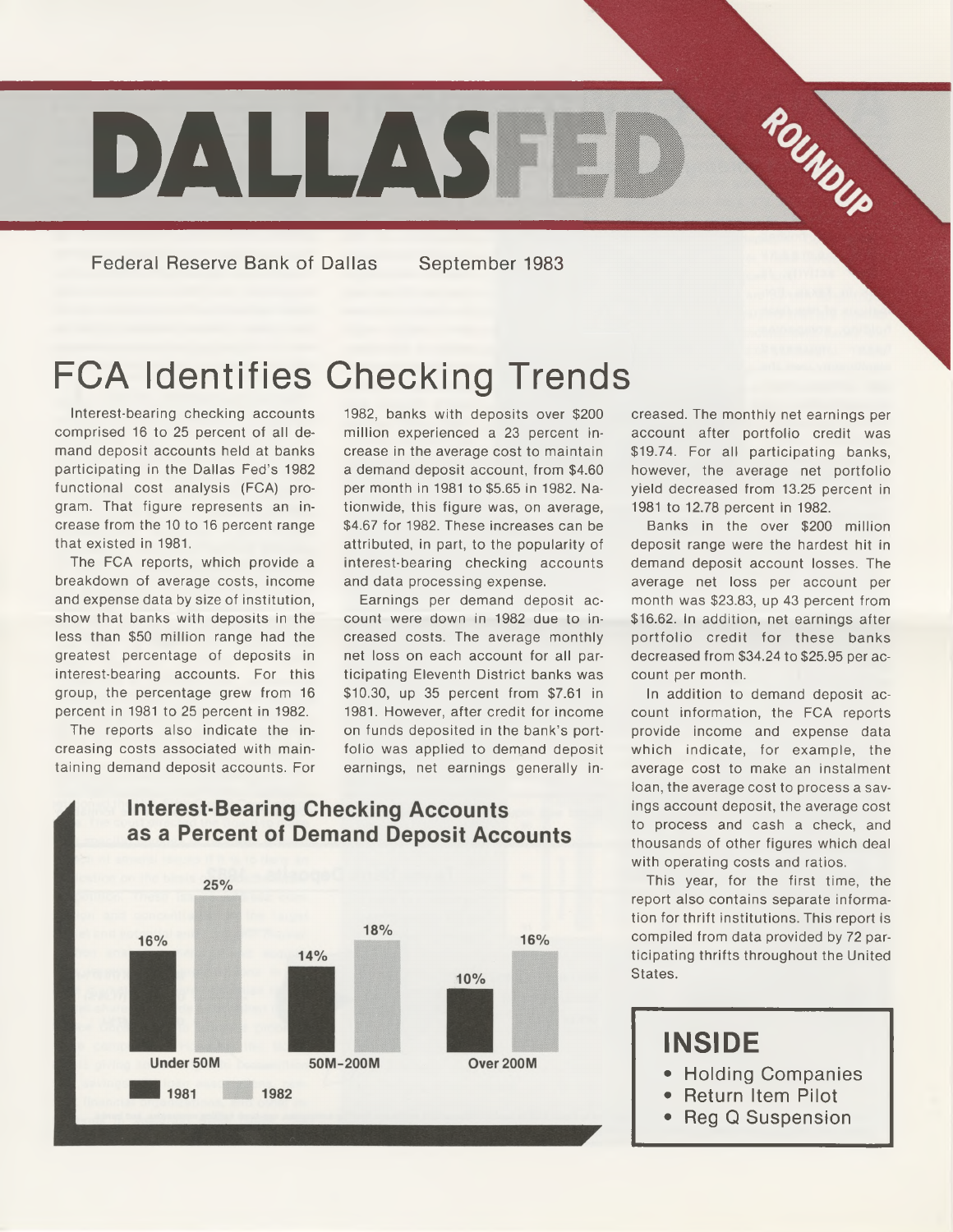# **A New Environment**

#### *Texas bank holding companies experience growth, join forces*

**B** ank holding company activity is brisk in Texas. Formations of new bank holding companies have in creased significantly over the past several years. Acquisitions by holding companies of additional institutions continually are announced. And m ergers betw een large bank holding



*Cochran: a "turning point*

companies are being planned at a pace never before experienced in the state.

The reasons for these developments are many. Banks may form new holding companies to take advantage of certain tax benefits, and holding companies may acquire additional institutions as a means of growth and expansion. Mergers of larger holding companies, however, may be due to a general perception of major changes developing in the financial services market. According to Federal Reserve Bank of Dallas Senior Vice President George C. Cochran, interstate networks are being developed to prepare for interstate banking. "The perception among large bank holding

companies is that they will have to grow larger to compete nationally. The perception among mid-sized bank holding companies is that merging with a larger company will better enable them to participate in the emerging financial environment," Cochran said. A bank holding company is a cor-

poration which

controls 25 percent or more of a bank's stock. Two types of holding companies exist—those which control the ownership of only one bank and those which control the ownership of more than one bank. The Bank Holding Company Act of 1956—which is considered the first comprehensive legislation regarding holding companies—defined bank holding companies, controlled their expansion, and required divestiture of certain nonbanking activities. This act also designated the Federal Reserve Board as the agency directly responsible for regulation, supervision and examination of holding companies. Prior approval from the Board was required before a holding com-

pany could be formed or before an existing holding company could acquire more than five percent of the voting shares of an additional bank. The 1956 act addressed only those companies which controlled two or more banks. One-bank holding companies were not subject to the same requirements until amendments to the act were passed in 1970.

Over the past several years, both types of bank holding companies have experienced substantial growth in Texas. Dallas Fed statistics indicate that there are 401 onebank holding companies in Texas (July 1983) with over \$14 billion in deposits (yearend 1982) representing 11.96 percent of the state's total deposits. Comparable statistics for 1977 show only 61 one-bank companies with approximately \$2 billion in deposits representing 3.9 percent of the state's deposits (see chart). Multibank holding companies total 85 with 621 subsidiary banks (July 1983) and over \$85 billion in deposits (year-end 1982) representing 70.37 percent of the state's deposits. In 1977, there were 34 multibank companies with 250 subsidiaries and over \$28 billion in deposits representing 53.58 percent of the state's deposits.

The tax advantage afforded bank holding companies, which can facilitate debt service, is the major reason for the formation

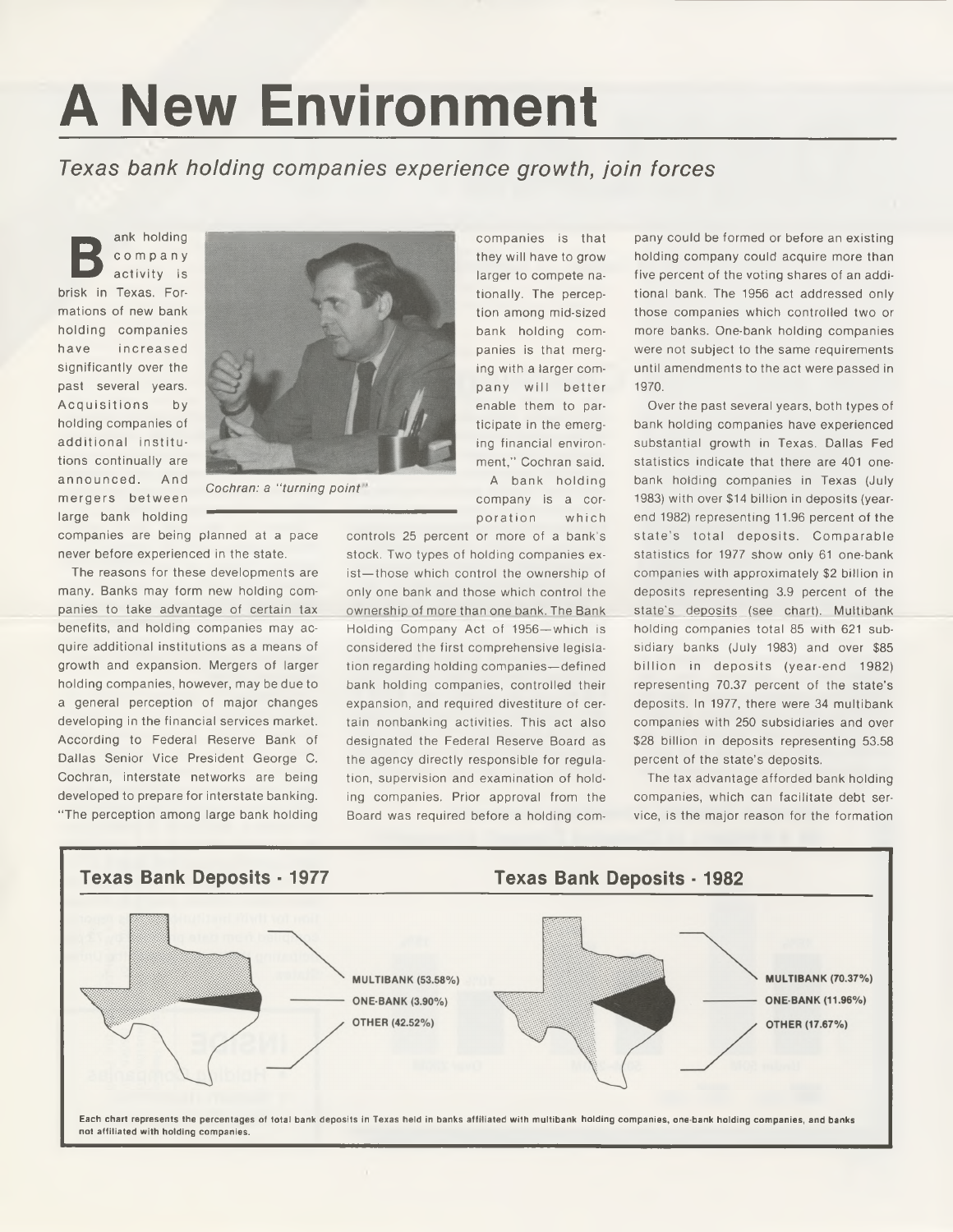of most one-bank holding companies. " But we've seen one-bank companies form for other reasons,'' explains Robert D. Hankins, assistant vice president in the Bank's Holding Company Supervision Department. Holding companies also are used for estate planning purposes, to engage in nonbank activities, and to serve as a vehicle for raising capital. While similar advantages exist for multibank companies, these organizations are formed primarily as a means of growth and expansion into new markets. The fact that Texas does not allow branch banking clearly contributed to much of the growth.

**I** n addition to the formation of holding companies and acquisitions of subsidiary banks, Texas this year has witnessed a number of mergers and proposed mergers among the state's largest bank holding companies. To date, the most significant was the Inter-First/First United Bancorporation merger approved by the Federal Reserve Board in April. Since that time, other top tier banking organizations in the state have initiated similar merger proposals. Such mergers not only allow the organizations to make larger loans and thus more effectively serve large businesses, but also represent a repositioning of the industry to prepare for future developments in banking.

Cochran said that the Board's approval of the acquisition of PanNational Group by Mercantile Texas Corporation in December 1981 was the turning point. Originally denied because of possible adverse effects on probable future competition, Mercantile petitioned the U.S. Fifth Circuit Court of Appeals. The court directed the Board to make more specific findings of fact with respect to each of several issues if it is to deny an application on the basis of probable future competition. These issues address competition and concentration in the target market and potential entry into that market.

When analyzing mergers and acquisitions involving two organizations in the same market, the Board continues to use market share standards established by the Justice Department to evaluate probable future competition. However, the Board also is giving some weight to competition from savings and loan associations, nonbank financial organizations, and other institutions in analyzing these cases. The Board often is willing to accept divestitures

of banks or branches in the market to resolve competitive problems.

According to Cochran, the Mercantile/PanNational court decision created a legal environment more conducive to mergers. "The large number of large bank holding companies in Texas with expansion capabilities is the primary factor," Cochran said. Eventually, however, the point could be reached where this environment no longer exists. Hankins agrees: "As we have more and more consolidations at the top level, the number of potential entrants into a given market will diminish."

In spite of all the proposed merger activity in Texas, concentration of bank deposits in a few organizations does not appear to be a problem to the Board at this time, Hankins says. The top five multibank holding companies in the state, for example, have 261 subsidiary banks (July 1983) with over \$54 billion in deposits (year-end 1982) representing 45.28 percent of the state's deposits. With all pending acquisitions taken into account, those five companies would have 302 subsidiaries, over \$60 billion in deposits, and 50.39 percent of the state's total deposits. Compared to other states, however, these concentration levels are not high (see box).

And, while there are certain advantages to the large organizations that are created by mergers, small independent banks will continue to exist and be successful. "These banks have a place in the industry," Cochran said. "There is a market for that kind of bank. Some people do not want to do business with a large organization."

## **Fertile Ground for Mergers**

**T** exas appears to be a state where merger activity is thriving among large bank holding companies. According to Dallas Fed Senior Vice President George C. Cochran and Assistant Vice President Robert D. Hankins, other states where such activity is taking place include Florida, Pennsylvania, and, to a certain extent, Illinois.

Texas may be fertile ground for m ultibank holding company mergers and acquisitions because, in a state which does not allow branch banking, there is no other means for a bank to expand into new markets. Illinois is another unit bank-



ing state, and Pennsylvania allows only limited branching. Both states recently have passed legislation permitting multibank holding companies and both are experiencing a high level of merger and acquisition activity.

In addition, Texas has a large number of banking organizations and is not highly concentrated. With 1,154 such organizations.

organizations in the state (year-end 1982), Texas ranks second only to Illinois for having the most. Texas ranks 32nd among the 50 states and the District of Columbia in terms of the percent of deposits held by the five largest banking organizations. Illinois, Pennsylvania, and Florida each have over 300 banking entities and do not rank among

> the most concentrated of the states.

The states with the highest concentration of bank deposits held by the five largest organizations each have over 90 percent of deposits held by these organizations (see graph). However,

three of these states—Rhode Island, Nevada, and Hawaii—have fewer than 20 banking organizations each. Arizona has 41. The four states with less than 20 percent of deposits held by the five largest organizations— Kansas, West Virginia, Arkansas, and Louisiana-each have over 200 banking